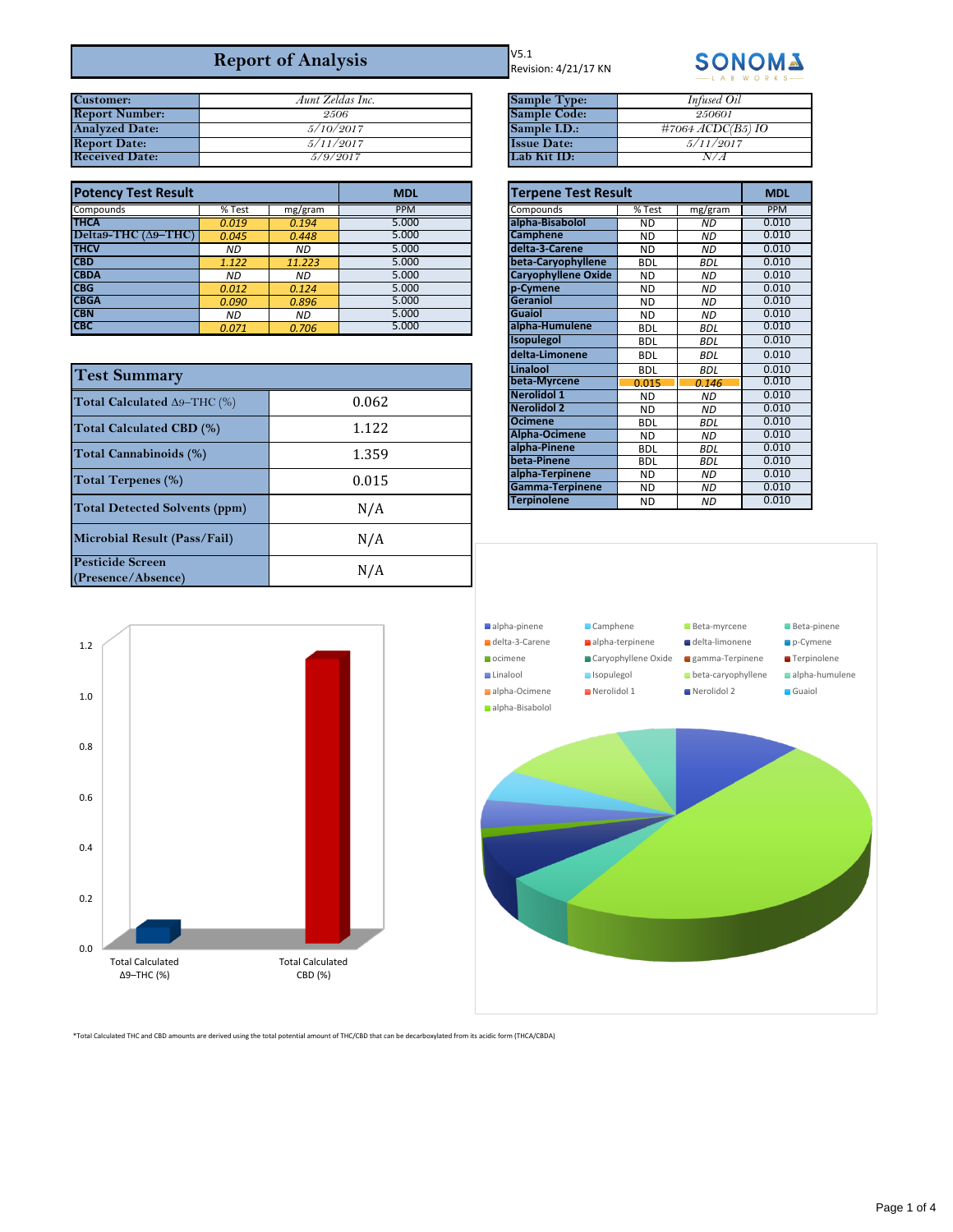## **Report of Analysis**

| <b>Customer:</b>      | Aunt Zeldas Inc. | <b>Sample Type:</b> |
|-----------------------|------------------|---------------------|
| <b>Report Number:</b> | 2506             | <b>Sample Code:</b> |
| <b>Analyzed Date:</b> | 5/10/2017        | Sample I.D.:        |
| <b>Report Date:</b>   | 5/11/2017        | <b>Issue Date:</b>  |
| <b>Received Date:</b> | 5/9/2017         | Lab Kit ID:         |

| Pesticide Screen Result*     |                  |                        | Oregon Limit**         | LOQ                    | <b>Residual Solvent Test Results</b> |           |                          | <b>MDL</b>        |
|------------------------------|------------------|------------------------|------------------------|------------------------|--------------------------------------|-----------|--------------------------|-------------------|
| Compounds                    | Oregon Pass/Fail | Concentration<br>(PPM) | Concentration<br>(PPM) | Concentration<br>(PPB) | Compounds                            | $\%$ Test | <b>PPM</b>               | <b>PPM</b>        |
| Acephate                     | N/A              | N/A                    | 0.4                    | 0.050                  | Methanol                             | N/A       | N/A                      | 10.0              |
| Acequinocyl                  | N/A              | N/A                    | 2.0                    | 0.600                  | Pentane                              | N/A       | N/A                      | 10.0              |
| <b>Acetamiprid</b>           | N/A              | N/A                    | 0.2                    | 0.100                  | Ethanol                              | N/A       | N/A                      | 10.0              |
| <b>Avermectin B1a</b>        | N/A              | N/A                    | 0.5                    | 0.010                  | Acetone                              | N/A       | N/A                      | 10.0              |
| <b>Avermectin B1b</b>        | N/A              | N/A                    | 0.5                    | 0.010                  | <b>Iospropyl Alcohol</b>             | N/A       | N/A                      | 10.0              |
| Azoxystrobin                 | N/A              | N/A                    | 0.2                    | 0.010                  | <b>Hexane</b>                        | N/A       | N/A                      | 10.0              |
| <b>Bifenazate</b>            | N/A              | N/A                    | 0.2                    | 0.010                  | <b>Benzene</b>                       | N/A       | N/A                      | 10.0              |
| <b>Bifenthrin</b>            | N/A              | N/A                    | 0.2                    | 0.010                  | Toluene                              | N/A       | N/A                      | 10.0              |
|                              |                  |                        | 0.4                    |                        | Total Butane <sup>‡</sup>            |           |                          | 10.0              |
| <b>Boscalid</b>              | N/A              | N/A                    |                        | 0.050                  |                                      | N/A       | N/A                      |                   |
| <b>Chlorantraniliprole</b>   | N/A              | N/A                    | 0.2                    | 0.050                  |                                      |           |                          |                   |
| Clofentezine                 | N/A              | N/A                    | 0.2                    | 0.050                  | <b>Microbial Test Results</b>        |           | <b>Toxicity Threshol</b> |                   |
| <b>Difenoconazole</b>        | N/A              | N/A                    | N/A                    | 0.050                  | Microbiological Assay                | Pass/Fail |                          | $CFU/g^{\dagger}$ |
| <b>Etoxazole</b>             | N/A              | N/A                    | 0.2                    | 0.100                  | <b>Total Yeast and Mold</b>          | N/A       |                          | $10,000(10^{4})$  |
| Fenpyroximate                | N/A              | N/A                    | 0.4                    | 0.050                  | <b>Total Aerobic Bacteria</b>        | N/A       |                          | 100,000 (10^5)    |
| Flonicamid                   | N/A              | N/A                    | 1.0                    | 0.500                  | <b>Total Enterobacteriaceae</b>      | N/A       |                          | 1,000 (10^3)      |
| Fludioxonil                  | N/A              | N/A                    | 0.4                    | N/A                    | <b>Total Coliform Bacteria</b>       | N/A       |                          | 1,000 (10^3)      |
| Imazalil                     | N/A              | N/A                    | 0.2                    | 0.010                  | Salmonella                           | N/A       |                          | Presence/Absence  |
| Imidacloprid                 | N/A              | N/A                    | 0.4                    | 0.050                  | Escherichia coli                     | N/A       |                          | Presence/Absence  |
| Ipconazole                   | N/A              | N/A                    | N/A                    | 0.050                  | Escherichia coli(STEC)               | N/A       |                          | Presence/Absence  |
| <b>Ivermectin B1a</b>        | N/A              | N/A                    | N/A                    | 5.000                  | Aspergillus niger                    | N/A       |                          | Presence/Absence  |
| <b>Ivermectin B1b</b>        | N/A              | N/A                    | N/A                    | 0.100                  | Aspergillus fumigatus                | N/A       |                          | Presence/Absence  |
| <b>Kresoxim-methyl</b>       | N/A              | N/A                    | 0.4                    | N/A                    | Aspergillus flavus                   | N/A       |                          | Presence/Absence  |
| <b>Metalaxyl</b>             | N/A              | N/A                    | 0.2                    | 0.001                  |                                      |           |                          |                   |
| Myclobutanil                 | N/A              | N/A                    | 0.2                    | 0.100                  |                                      |           |                          |                   |
| Oxadixyl                     | N/A              | N/A                    | N/A                    | 0.010                  | <b>Test Summary</b>                  |           |                          |                   |
| Paclobutrazol                | N/A              | N/A                    | 0.4                    | 0.010                  |                                      |           |                          |                   |
| Penconazole                  | N/A              | N/A                    | N/A                    | 0.050                  | Total Calculated $\Delta 9$ –THC (%) |           |                          | 0.062             |
| Permethrin, Cis-             | N/A              | N/A                    | 0.2                    | 1.000                  |                                      |           |                          |                   |
| Permerthrin, Trans-          | N/A              | N/A                    | 0.2                    | 1.000                  | <b>Total Calculated CBD (%)</b>      |           |                          | 1.122             |
| <b>Piperonyl Butoxide</b>    | N/A              | N/A                    | 2.0                    | 0.010                  |                                      |           |                          |                   |
| Propiconazole                | N/A              | N/A                    | 0.4                    | 0.050                  | <b>Total Terpenes (%)</b>            |           |                          | 0.015             |
| Pymetrozine                  | N/A              | N/A                    | N/A                    | 0.500                  |                                      |           |                          |                   |
| <b>Pyrethrins: Cinerin</b>   | N/A              | N/A                    | 1.0                    | 1000                   | <b>Total Detected Solvents</b>       |           |                          | N/A               |
| <b>Pyrethrins: Jasmolin</b>  | N/A              | N/A                    | 1.0                    | 1000                   | (ppm)                                |           |                          |                   |
| <b>Pyrethrins: Pyrethrin</b> | N/A              | N/A                    | 1.0                    | 1000                   | Microbial Result (Pass/Fail)         |           |                          | N/A               |
| <b>Secbumeton</b>            | N/A              | N/A                    | N/A                    | 0.010                  |                                      |           |                          |                   |
| Spinetoram A                 | N/A              | N/A                    | N/A                    | 0.050                  | <b>Pesticide Screen</b>              |           |                          | N/A               |
| <b>Spinetoram B</b>          | N/A              | N/A                    | N/A                    | 0.100                  | (Presence/Absence)                   |           |                          |                   |
| Spinosyn A                   | N/A              | N/A                    | 0.2                    | 0.006                  |                                      |           |                          |                   |
| Spinosyn D                   | N/A              | N/A                    | 0.2                    | 0.006                  |                                      |           |                          |                   |
| Spirodiclofen                | N/A              | N/A                    | N/A                    | 0.100                  |                                      |           |                          |                   |
| Spiromesifen                 | N/A              | N/A                    | 0.2                    | 0.050                  |                                      |           |                          |                   |
| Spirotetramat                | N/A              | N/A                    | 0.2                    | 0.010                  |                                      |           |                          |                   |
| Spiroxamine                  | N/A              | N/A                    | 0.4                    | 0.010                  |                                      |           |                          |                   |
| <b>Tebuconazole</b>          | N/A              | N/A                    | 0.4                    | 0.050                  |                                      |           |                          |                   |
| <b>Terbumeton</b>            | N/A              | N/A                    | N/A                    | 0.050                  |                                      |           |                          |                   |
| Tetraconazole                | N/A              | N/A                    | N/A                    | 0.050                  |                                      |           |                          |                   |
| <b>Triadimenol</b>           | N/A              | N/A                    | N/A                    | 0.100                  |                                      |           |                          |                   |
| Trifloxystrobin              | N/A              | N/A                    | 0.2                    | 0.010                  |                                      |           |                          |                   |
| Uniconazole                  | N/A              | N/A                    | N/A                    | 0.050                  |                                      |           |                          |                   |

V5.1 Revision: 3/13/17 DC



| Aunt Zeldas Inc. | <b>Sample Type:</b> | Infused Oil                |
|------------------|---------------------|----------------------------|
| 2506             | <b>Sample Code:</b> | 250601                     |
| 5/10/2017        | Sample I.D.:        | $\#7064 \, ACDC(B5) \, IO$ |
| 5/11/2017        | <b>Issue Date:</b>  | 5/11/2017                  |
| 5/9/2017         | Lab Kit ID:         | N/A                        |

| LOQ                |                                                                               | <b>Residual Solvent Test Results</b> |            |            |  |
|--------------------|-------------------------------------------------------------------------------|--------------------------------------|------------|------------|--|
| entration<br>(PPB) | Compounds                                                                     | % Test                               | <b>PPM</b> | <b>PPM</b> |  |
| 0.050              | Methanol                                                                      | N/A                                  | N/A        | 10.0       |  |
| 0.600              | Pentane                                                                       | N/A                                  | N/A        | 10.0       |  |
| 0.100              | Ethanol                                                                       | N/A                                  | N/A        | 10.0       |  |
| 0.010              | Acetone                                                                       | N/A                                  | N/A        | 10.0       |  |
| 0.010              | Iospropyl Alcohol                                                             | N/A                                  | N/A        | 10.0       |  |
| 0.010              | Hexane                                                                        | N/A                                  | N/A        | 10.0       |  |
| 0.010              | Benzene                                                                       | N/A                                  | N/A        | 10.0       |  |
| 0.010              | Toluene                                                                       | N/A                                  | N/A        | 10.0       |  |
| 0.050              | $\operatorname{\mathsf{Total}}\nolimits$ Butane $^{\text{\texttt{\tiny{*}}}}$ | N/A                                  | N/A        | 10.0       |  |

| <b>Microbial Test Results</b>   | Toxicity Threshold <sup>T</sup> |                  |
|---------------------------------|---------------------------------|------------------|
| Microbiological Assay           | Pass/Fail                       | CFU/g            |
| <b>Total Yeast and Mold</b>     | N/A                             | 10,000 (10^4)    |
| <b>Total Aerobic Bacteria</b>   | N/A                             | 100,000 (10^5)   |
| <b>Total Enterobacteriaceae</b> | N/A                             | 1,000 (10^3)     |
| <b>Total Coliform Bacteria</b>  | N/A                             | 1,000 (10^3)     |
| Salmonella                      | N/A                             | Presence/Absence |
| Escherichia coli                | N/A                             | Presence/Absence |
| Escherichia coli(STEC)          | N/A                             | Presence/Absence |
| Aspergillus niger               | N/A                             | Presence/Absence |
| Aspergillus fumigatus           | N/A                             | Presence/Absence |
| N/A<br>Aspergillus flavus       |                                 | Presence/Absence |

| <b>Test Summary</b>                           |       |  |
|-----------------------------------------------|-------|--|
| Total Calculated $\Delta 9$ –THC (%)          | 0.062 |  |
| Total Calculated CBD (%)                      | 1.122 |  |
| <b>Total Terpenes (%)</b>                     | 0.015 |  |
| <b>Total Detected Solvents</b><br>(ppm)       | N/A   |  |
| Microbial Result (Pass/Fail)                  | N/A   |  |
| <b>Pesticide Screen</b><br>(Presence/Absence) | N/A   |  |

\*There are no current industry guidelines set in the state of California regarding pesticide residue limits on cannabis. The presence of pesticides is determined by our facility's lowest quantifiable and distinguishable li

\*\*Oregon Reporting limits are not applicable in the state of California. They are provided as a reference only.

†Toxicity Theshold is based on values for dried herbal products as listed on the US Pharmacopeia

‡Total Butane is the total concentration of all butane isomers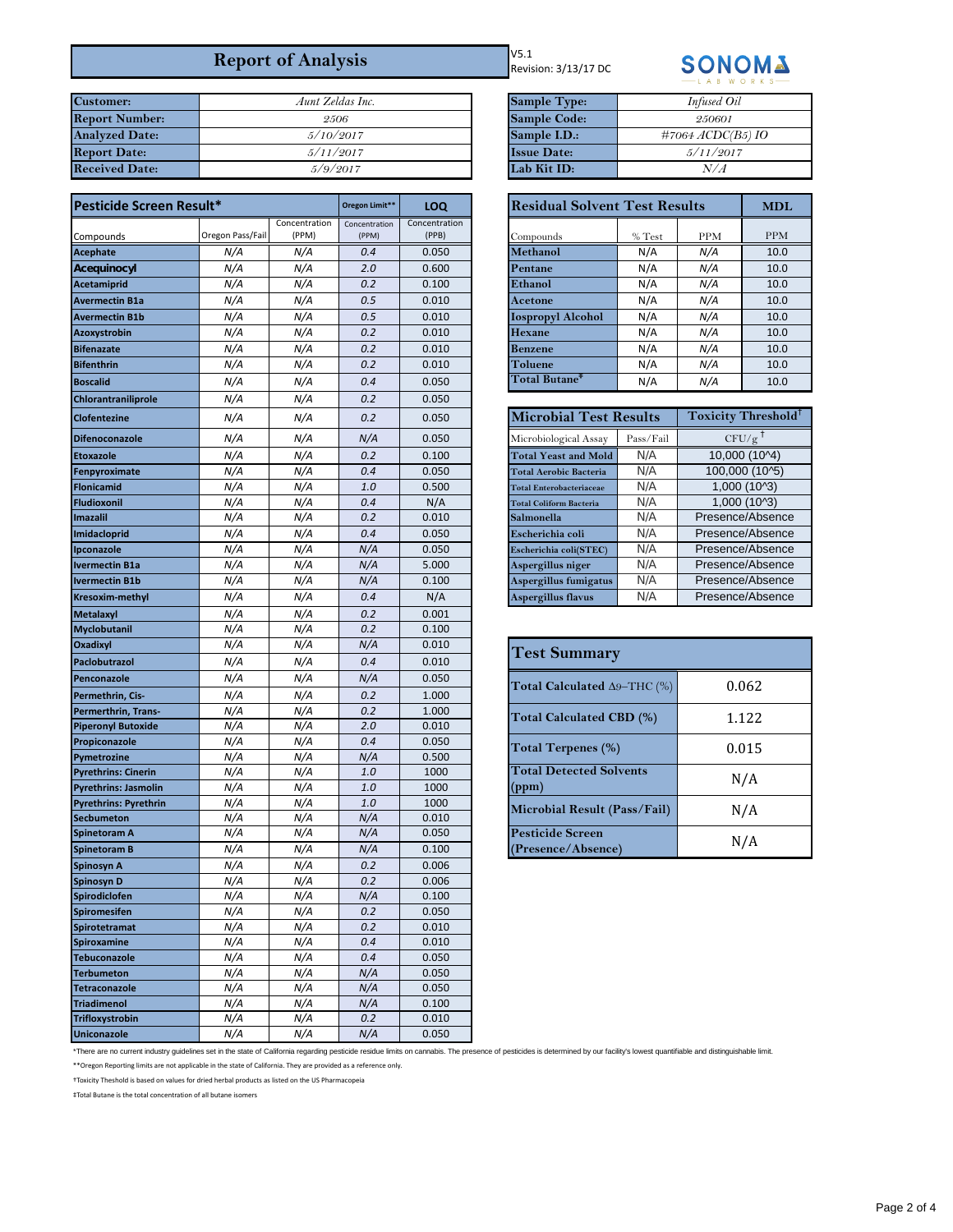The results contained in this report are applicable only to the samples submitted and/or analyzed via the chain of custody. This report is generated by Sonoma Lab Works, LLC. and contains confidential and/or legally privileged information from Sonoma Lab Works, LLC. If you are not the client listed in this report, or the client this report is issued to, you are hereby notified that any disclosure, copying, electronic dissemination, electronic archiving, or distribution of this information or the taking of any action in reliance on the contents of this report is strictly prohibited.

 Sonoma Lab Works, LLC. cannot determine putative resulting hazards associated with materials submitted for analysis, and reserves the right to dispose. Sonoma Lab Works, LLC cannot assume responsibility for the effect or impact of field sampling methodologies and techniques as they can affect sample analyses. The client listed in this report is singularly responsible for all use, interpretation, and reliance of results contained within this report.

> Sonoma Lab Works, LLC. Santa Rosa ND-Not detected N/A=Not Applicable LOQ=Limit of Quantitation MDL=Method Detection Limit BDL=Below Detectable Limit

Lab Analyst Signature:\_\_\_\_\_\_\_\_\_\_\_\_\_\_\_\_\_\_\_\_\_\_\_\_\_\_\_\_\_\_\_\_\_\_\_\_\_\_\_\_\_\_\_\_\_\_\_\_\_\_\_\_\_\_\_\_\_ Verified Date:\_\_\_\_\_\_\_\_\_\_\_\_\_\_\_\_\_\_\_

Supervisor Initials:\_\_\_\_\_\_\_\_\_\_\_\_\_

5/11/2017